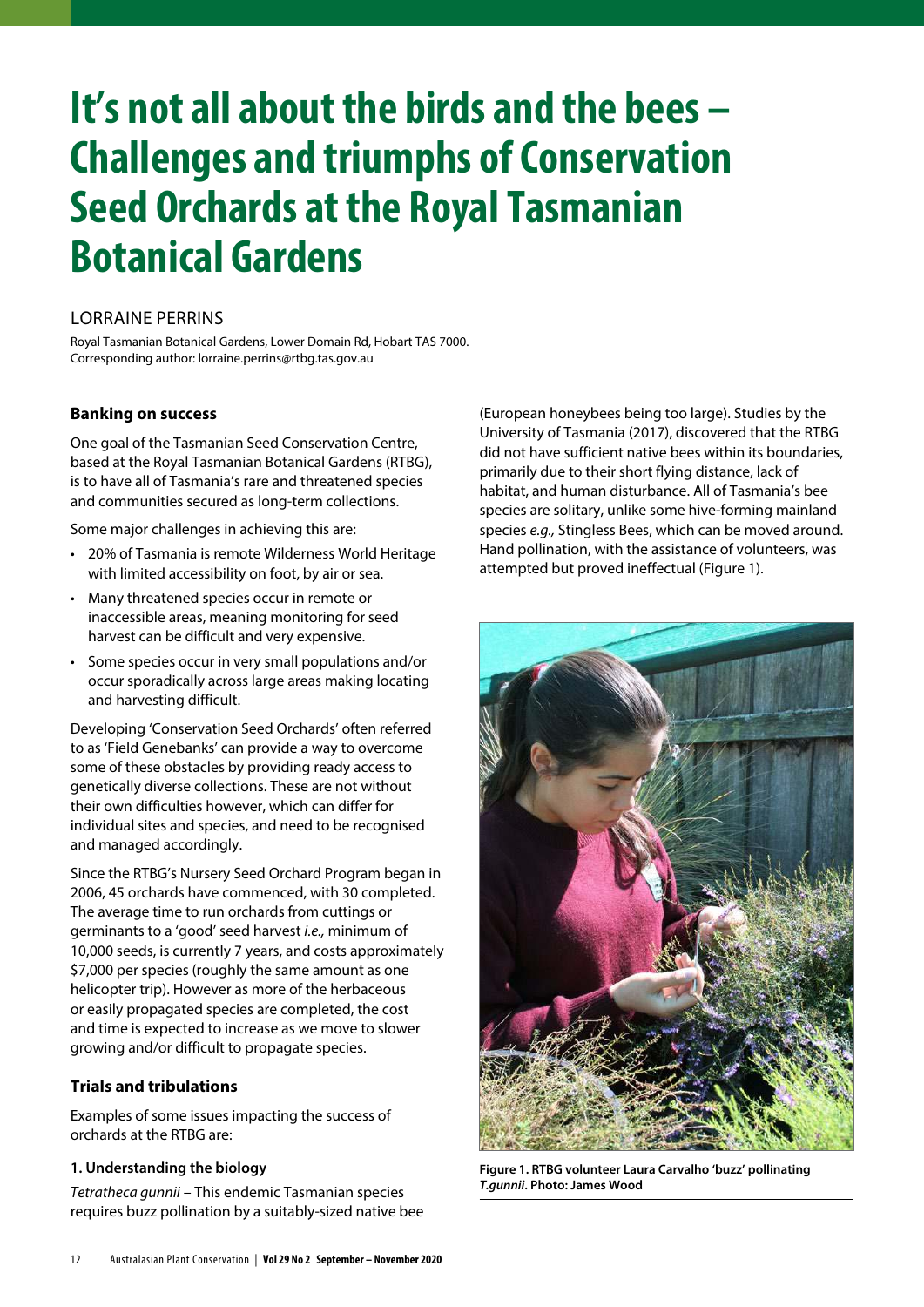Activities to increase habitat and nesting sites within the Nursery and plans to introduce native bees are being enacted (Figure 2), as well as the temporary transportation of the seed orchard to higher bee density areas. Additionally, Tetratheca also not only releases seed over many weeks, but the seeds possess elaisomes (a structure composed of protein or fat) to attract ants in an effective dispersal strategy called myrmecochory. Measures to prevent loss of seed (e.g., physical ant barriers) have also been implemented.



**Figure 2. Under bench habitat plantings (left) and insect nest augmentation (right) to encourage pollinators to remain within the RTBG Nursery facility. Photos: Lorraine Perrins**



**Figure 3. Azorella macquariensis ex-situ conservation collection and seed orchard on Macquarie Island. Photo: Andrea Turbett (TASPWS)**

#### **3. Expect the unexpected**

Lessons have been learnt that assumptions should not be made on the ease of growing species for a seed orchard. An example of this was with two Tasmanian coastal herbaceous species, Lepidium flexicaule and Veronica novae-hollandiae. Both proved to be easily propagated and grew rapidly, producing flowers within a few months. However just as rapidly the Lepidium flexicaule orchard succumbed to an outbreak of White Rust (Albugo candida), a difficult-to-control disease which arrived in Australia in 2001 and affects members of the Brassicaceae family. Disease problems also occurred with the Veronica novae-hollandiae orchard, which despite growing in constantly wet environment dune habitat on the West Coast of Tasmania, proved to be very susceptible to Downy Mildew (Peronospora spp.). There also appears to be an issue with the fruit capsules of this species not ripening fully in cultivation which is still under investigation.

Some pest issues can seem minor but do need to be monitored. An example is that when the RTBG Seed Orchard Program began 14 years ago, the sparrow population in Hobart had been decimated by disease (Wildlife Health Australia 2018). It is only

#### **2. Thinking outside the box**

 Azorella macquariensis: An endemic cushion plant on subantarctic Macquarie Island, this critically endangered species is being impacted by a severe dieback (Perrins 2012). The species is highly adapted to the harsh conditions on the island making it extremely difficult and costly to maintain in cultivation in Hobart. Despite several complex logistical challenges, e.g., working on a remote World Heritage subantarctic island where supplies must be shipped via the annual Australian Antarctic Division's (AAD) supply vessel, an ex-situ collection/seed orchard has been successfully developed away from the wild populations (Figure 3). The collection is monitored via images sent from Parks and Wildlife Rangers based on the Island. Ten years on, this collection continues to thrive and is testament to the sustained cooperation between Botanic Garden staff, AAD, State Departmental scientists, and Tasmanian National Parks and Wildlife reserve managers.